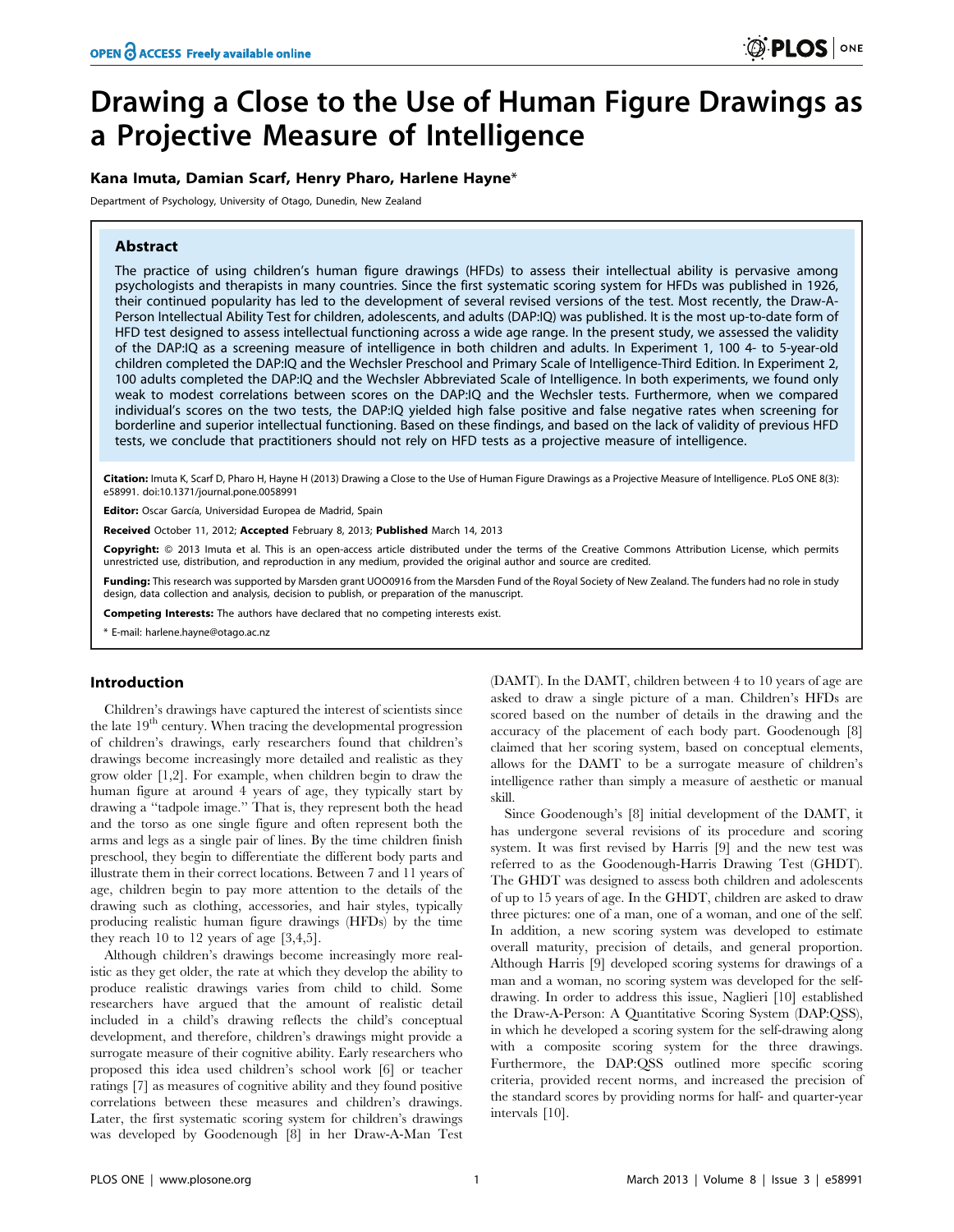Recently, a new drawing test has been developed that allows for the assessment of adults as well as children and adolescents. This new test, the Draw-A-Person Intellectual Ability Test for Children, Adolescents, and Adults (DAP:IQ) [11] can be used with people between 4 to 90 years of age; the DAP:IQ, therefore, is the first HFD test that can also be used with adults. In contrast to the GHDT [9] and the DAP:QSS [10] that require participants to draw three pictures, the DAP:IQ requires a single drawing of the self. There are 23 criteria for scoring the DAP:IQ including the head, hair, eyes, eyelashes, eyebrows, nose, mouth, chin, ears, neck, shoulders, arms, elbows, hands, torso, waist, hips, legs, knees, ankles, feet, clothing, and accessories. Each feature is given a score from 0 to 4, with the maximum score possible differing across items.

The ongoing development of updated forms of HFD tests points to their popularity in professional settings. Indeed, HFD tests have consistently ranked among the most popular assessment tools used by clinicians and psychologists over the past 50 years [12,13,14,15,16,17,18,19]. These professionals use HFD tests as a screening device, as a test battery component, and as a proxy measure of intellectual ability. HFD tests are valued as timeefficient, non-verbal assessment tools that can be used to test children with limited attention span and language difficulties [10,11,20,21,22]. Although the versatility of HFD tests may be appealing, professionals must first consider the scientific foundation of these tests.

A number of researchers have assessed the reliability and validity of previously developed HFD tests, and the findings are highly consistent. HFD tests yield high reliability coefficients. For example, the DAP:IQ has a high level of internal consistency with Cronbach's alpha coefficients ranging between 0.73 to 0.88 [11,22]. The inter-rater reliability and intra-rater reliability coefficients for the DAP:IQ are also high, ranging between 0.72 to 0.95 [11,22,23] and 0.87 to 0.97 [22], respectively. Additionally, the test-retest reliability coefficient of the DAP:IQ is reported to be 0.86 [11].

In general, HFD tests have also been found to yield modest correlations with other measures of intelligence. For example, in the DAP:IQ manual, Reynolds and Hickman [11] report that correlations between DAP:IQ scores and scores on the Detroit Test of Learning Aptitude-Primary: Second Edition (DTLA-P:2) [24] range from 0.42 (Verbal subtest) to 0.61 (Motor-enhanced subtest). Reynolds and Hickman [11] also calculated correlations between DAP:IQ scores and children's scores on the Wechsler Intelligence Scale for Children- Third Edition (WISC-III) [25]. These analyses yielded correlation coefficients of 0.33 for Verbal IQ, 0.49 for Performance IQ, and 0.46 for Full Scale IQ. Taken together, these findings suggest that the DAP:IQ is a highly reliable measure, however, its correlations to other measures of intelligence are moderate at best. Similar findings have been reported for previous HFD tests such as the DAMT [26], GHDT [26,27,28,29,30,31], and the DAP:QSS [10,21,28,32,33,34].

Although some experts have argued that high reliability and moderate validity support the utility of HFD tests [35,36], it is important to note that the findings were based on large research samples. Although correlations can suggest a relation between two variables, in applied settings, these tests must correctly identify individual children who might be gifted or at risk for intellectual difficulties. Previously, a handful of studies have investigated the utility of the DAMT [26], the GHDT [26,29] and the DAP:QSS [33,37] as screening devices of intelligence. These studies have found that although scores on the HFD tests and well-established measures of intelligence (e.g., Wechsler scales, Stanford-Binet) are correlated, HFD tests fail to accurately identify individual children who are gifted or at risk. For example, Willcock et al. [33] administered the DAP:QSS and the Wechsler Preschool and Primary Scale of Intelligence-Revised (WPPSI-R) [38]/Wechsler Abbreviated Scale of Intelligence (WASI) [39] to 5- and 6-year-old children and found a moderate correlation between the two measures ( $pr = 0.40$ ,  $p < 0.001$ ). Importantly, only 3 out of 12 children who received an IQ score of 79 or below on the WPPSI-R/WASI were identified as having borderline intellectual functioning using the DAP:QSS [33]. Furthermore, 14 out of 17 children in Willcock et al.'s [33] study were misidentified as having borderline intellectual functioning when using the DAP:QSS. Given these high false positive and high false negative rates, Willcock et al. [33] argued that previous HFD tests should not be used as a surrogate measure of individual assessment of children's intelligence.

According to the examiner's manual, the recently developed DAP:IQ was designed to "improve the pervasive practice of evaluating human figure drawings as a measure of cognitive ability'' (p. v) by providing up-to-date norms for assessing not only children and adolescents, but also adults [11]. To date, however, the ability of this test to adequately screen intellectual giftedness or intellectual risk has not been examined. Furthermore, given that prior drawing measures were developed exclusively for children, the screening potential of an instrument that could be used with adults has never been explored. The purpose of the present study, therefore, was to examine the validity of the DAP:IQ as a screening measure of cognitive ability in an unselected population of children (Experiment 1) as well as adults (Experiment 2).

## Experiment 1

## Methods

Participants. A total of 100 4- to 5-year-old children (50 male, 50 female;  $M_{\text{age}} = 4.97$  years,  $SD = 0.61$ ) were recruited from public birth records. All children were fluent English speakers and the majority were Pakeha (New Zealanders of European descent) from middle-income socioeconomic families in Dunedin, New Zealand. All children participated with written consent from their parents. Children received a small toy for their participation. This study was reviewed and approved by the University of Otago human ethics committee.

Procedure. All tests were administered individually by a clinical psychologist in a quiet room with desks and chairs. The order of test administration was counterbalanced across children to avoid systematic effects of warm-up or fatigue, and children were also offered breaks between the tests to prevent fatigue. There was no time limit, but the total testing time lasted approximately 30 minutes.

Draw-A-Person Intellectual Ability Test for Children, Adolescents, and Adults (DAP:IQ) [11]. Following the instructions in the examiner's manual, children were asked to draw the best possible picture of him or herself that was not a cartoon or stick figure. Children were instructed to draw their whole body in frontal view. There was no time limit, though most children spent approximately five minutes on their drawings. The drawings were scored and normed on the age of the child to derive standardized IQ scores according to the manual. One experimenter independently scored all of the drawings and a second experimenter scored 30% of the drawings to assess inter-rater reliability. Consistent with prior studies that have employed HFD tests, intraclass inter-rater reliability was very high ( $\rho = 0.95$ ).

Wechsler Preschool and Primary Scale of Intelligence-Third Edition (WPPSI-III) [40]. A four-subtest short form of the WPPSI-III was used in the present experiment to yield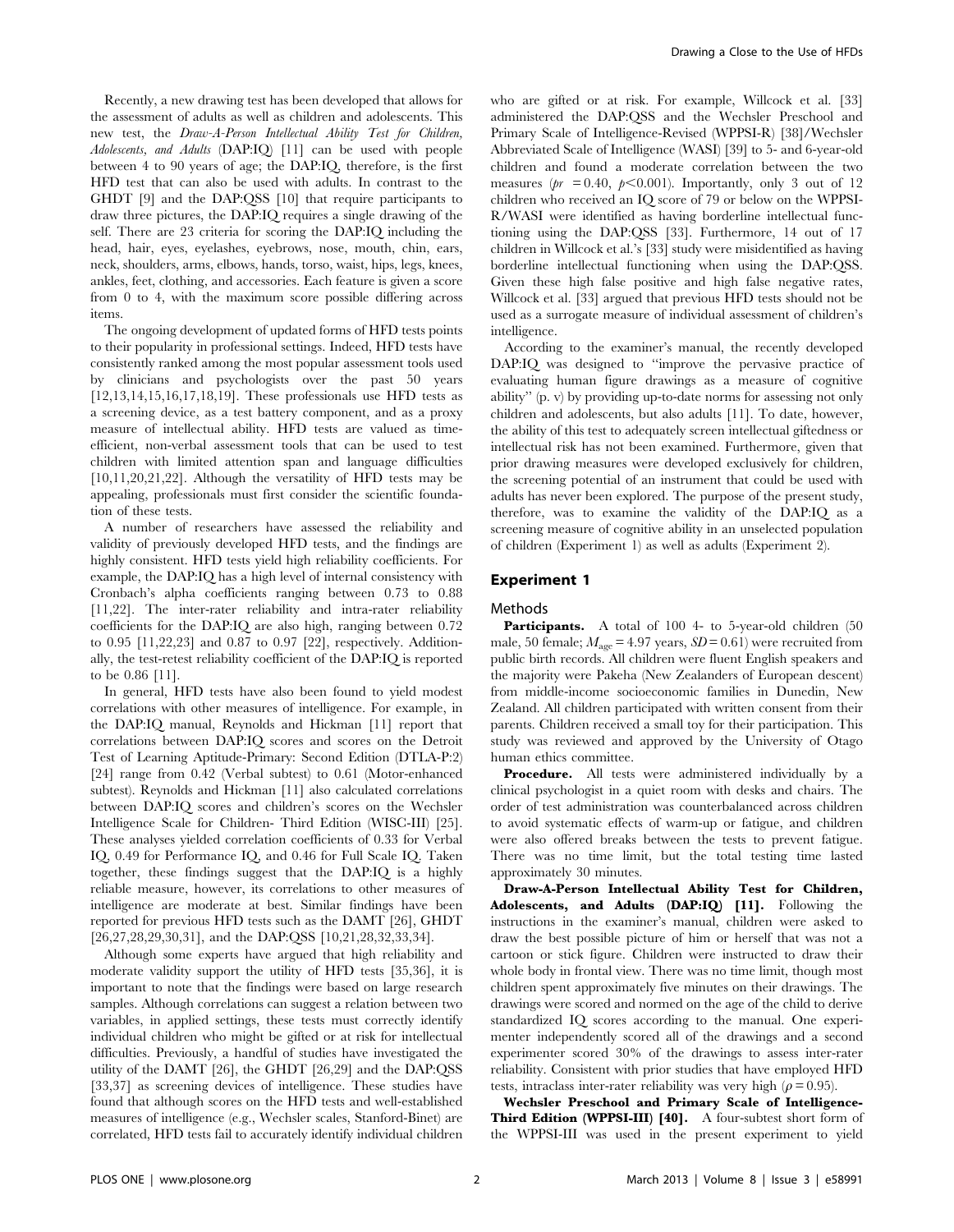estimates of children's intellectual functioning. The short form consisted of the Information (verbal), Matrix Reasoning (performance), Picture Completion (performance), and Coding (processing speed) subtests. This combination of subtests was chosen because: (a) it covers the three main areas of intelligence that are measured by the WPPSI-III (verbal, performance, and processing speed) and, (b) it has been found to be one of the most reliable  $(r=0.96)$  and valid  $(r=0.92)$  four-subtest combinations of the WPPSI-III [41]. In addition to the Matrix Reasoning subtest, the Picture Completion subtest was also selected from the performance area of intelligence because it is designed to tap children's visual-perceptual ability [40], which is thought to play a significant role in producing HFDs [11]. The four subtests were scored according to the guidelines set out in the WPPSI-III manual [40], and the raw scores were converted to scaled scores. The scaled scores were then converted to estimated full scale IQ scores by referring to Sattler and Dumont [41].

### Results and Discussion

Several studies in the past have found girls to outperform boys on HFD tests [33,42,43,44]. Therefore, we conducted an independent samples t-test to assess the effect of sex on children's scores on the DAP:IQ. The t-test revealed that, consistent with previous studies, the girls  $(M = 110.42, SD = 15.42)$  scored significantly higher on the DAP:IQ than the boys  $(M = 102.70,$  $SD = 12.86$ ,  $t(98) = -2.72$ ,  $p = 0.008$ .

Figure 1 shows children's standard scores on the DAP:IQ and the four-subtest short form of the WPPSI-III. Standard scores on the DAP:IQ ranged from 67 to 142 ( $M = 106.56$ ,  $SD = 14.65$ ) and standard scores on the WPPSI-III ranged from 72 to 128  $(M = 104.32, SD = 11.45)$ . A partial Pearson product-moment correlation, controlling for sex, was calculated to examine the relation between children's standard scores on the DAP:IQ and the WPPSI-III. This analysis yielded a positive partial correlation,  $pr = 0.27$ ,  $p = 0.007$ . When the analysis was conducted without controlling for sex,  $r = 0.30$ ,  $p = 0.002$ . The magnitude of this partial correlation is slightly lower than the correlations between 6 to 11-year-old children's scores on the DAP:IQ and the WISC-III that are reported in the DAP:IQ manual [11], but it is consistent with previous studies which have typically found modest to moderate correlations between children's standard scores on earlier versions of HFD tests of intelligence (e.g., DAP:QSS) and the Wechsler tests [10,26,27,28,29,31,32,33,34,45].



Figure 1. Children's results. Scatterplot showing children's standard scores on the DAP:IQ and the four-subtest short form the WPPSI-III  $(pr = 0.27)$ 

doi:10.1371/journal.pone.0058991.g001

In the DAP:IQ manual, Reynolds and Hickman [11] report that children's scores on the DAP:IQ correlate more strongly with their scores on the nonverbal aspects of other measures of intelligence (e.g., DTLA-P:2, WISC-III) than those on the verbal aspects. To further investigate this finding, we compared children's standard scores on the DAP:IQ with individual scores on each of the four subtests in the WPPSI-III (see Figure 2). A series of partial Pearson product-moment correlations, controlling for sex, revealed a significant, positive partial correlation between children's scores on the DAP:IQ and the Coding subtest,  $pr = 0.26$ ,  $p = 0.01$ . In contrast, there were no significant partial correlations between children's scores on the DAP:IQ and the Information, Matrix Reasoning, and Picture Completion subtests  $(p>0.05)$ .

The finding that children's scores on the DAP:IQ were significantly correlated with the Coding subtest (nonverbal), but not with the Information subtest (verbal), partially supports the idea that the DAP:IQ is ''a measure of general ability but also… significantly more aligned with the nonverbal than the verbal domain'' (p. 28) [11]. Children's scores on the Matrix Reasoning and Picture Completion subtests, which are also nonverbal components of the WPPSI-III, however, were not correlated with their scores on the DAP:IQ. In particular, the finding regarding the Picture Completion subtest is not consistent with the claim that visual-perceptual skills play an important role in children's performance on the DAP:IQ [11].

Lastly, we assessed the utility of the DAP:IQ as a screening measure of children's intellectual functioning. The fact that children's scores on a HFD test and a Wechsler test correlate, on its own, is not sufficient to conclude that the drawing test is an effective screen of individual children's intellectual functioning [26,29,33,37]. Weak to moderate correlations between two measures often mean that one or both measures will fail to provide adequate screening power on a child-by-child basis. First, we assessed the overall hit rate of the DAP:IQ; this was done by calculating the proportion of children whose DAP:IQ classification matched that identified by the WPPSI-III. Five categories of intellectual functioning were used: Borderline  $(< 80$ ), Low Average (80 – 89), Average (90 – 109), High Average (110 – 119), and Superior  $(>120)$ . Overall, the DAP:IQ accurately classified 36 of the 100 children into their respective categories of intellectual functioning identified by the WPPSI-III (i.e., 36% overall hit rate).

Next, to assess the effectiveness of the DAP:IQ as a screening measure of children ''at risk,'' we examined the DAP:IQ scores of children who were identified as exhibiting borderline intellectual functioning (scores of 79 or below) on the WPPSI-III. Of the two children who obtained standard scores of 79 or below on the WPPSI-III, neither of them were identified as having borderline intellectual functioning using the DAP:IQ (i.e., 100% false negative rate). Specifically, their scores on the WPPSI-III were 72 and 74, and their respective scores on the DAP:IQ were 89 and 119. Similarly, we compared the standard scores of children who were identified as exhibiting borderline intellectual functioning on the DAP:IQ with their scores on the WPPSI-III. Of the five children who obtained standard scores of 79 or below on the DAP:IQ, none of them were identified as having borderline intellectual functioning using the WPPSI-III (i.e., 100% false positive rate; for individual scores, see Dataset S1). Figures 3A and 3B provide visual illustrations of the children's drawings that yielded a false negative and a false positive for borderline intellectual functioning, respectively.

In educational settings, the DAP:IQ is not only used to identify children at risk, but also those who are gifted [14]. Therefore, to assess the effectiveness of the DAP:IQ as a screening measure of gifted children, we examined the DAP:IQ scores of children who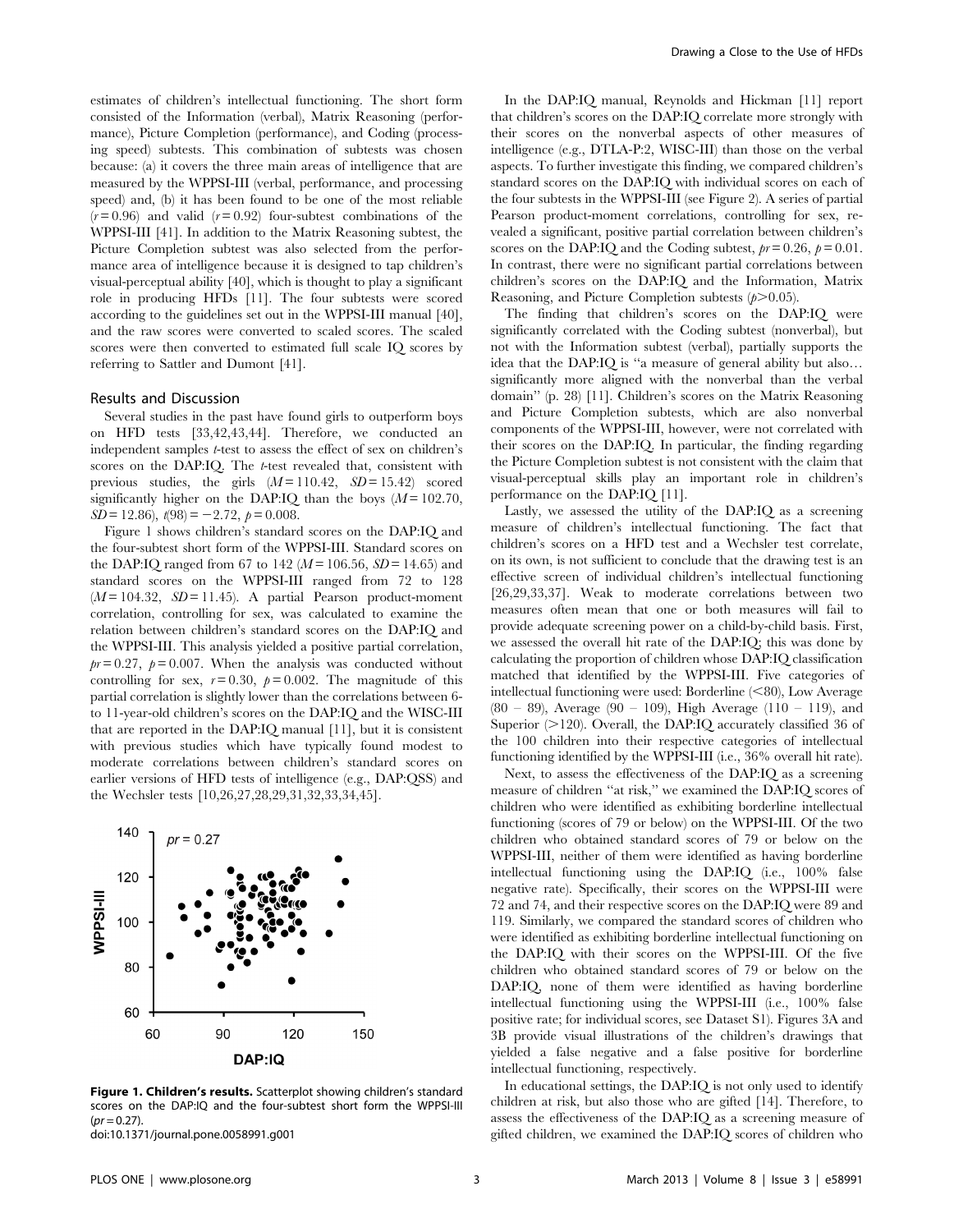

Figure 2. Children's correlations for each of the four WPPSI-IIIsubtests. (A) DAP:IQ and Information ( $pr = 0.19$ ), (B) DAP:IQ and MatrixReasoning (pr = 0.19), (C) DAP:IQ and Coding (pr = 0.26), and (D) DAP:IQ and PictureCompletion (pr = 0.09). doi:10.1371/journal.pone.0058991.g002

were identified as exhibiting superior intellectual functioning (scores of 120 or above) on the WPPSI-III. Of the 10 children who obtained standard scores of 120 or above on the WPPSI-III, 5 were not identified as having superior intellectual functioning using the DAP:IQ (i.e., 50% false negative rate; for individual scores, see Dataset S1). Furthermore, of the 20 children who obtained standard scores of 120 or above on the DAP:IQ, 15 were not identified as having superior intellectual functioning using the WPPSI-III (i.e., 75% false positive rate; for individual scores, see Dataset S1). Figures 3C and 3D provide visual illustrations of children's drawings that yielded a false negative and false positive for superior intellectual functioning, respectively.

Taken together, given that the WPPSI-III is a standardized, psychometrically sound measure of children's intelligence, these findings suggest that the DAP:IQ is not an adequate screening measure of intelligence. Despite the modest but significant correlation that was found between children's scores on the DAP:IQ and the WPPSI-III, an examination of children's individual scores on the two tests revealed the lack of ability for the DAP:IQ to correctly identify children's level of intellectual functioning.

While Experiment 1 suggests that the DAP:IQ does not provide a valid assessment of children's intelligence, it is possible that the test could be used effectively with an older population. One of the primary goals of the DAP:IQ was to develop a drawing test that was not only suitable for children and adolescents, but also for adults (ages 18 and above). To test the utility of the DAP:IQ with an adult sample, in Experiment 2, we compare adults' performance on the DAP:IQ with their performance on the WASI.

## Experiment 2

#### Methods

Participants. A total of 100 undergraduate and postgraduate students from the University of Otago in Dunedin, New Zealand, voluntarily took part in this experiment. Adults ranged from 18 to 49 years of age (50 male, 50 female;  $M_{\text{age}}$  = 20.46 years,  $SD = 3.37$ , with 78 18 to 20 year olds, 21 21 to 30 year olds, and one person older than 31 years of age. The majority of adults were Pakeha and all were fluent English speakers. At the beginning of the experimental session, adults were asked to read an information sheet describing the experiment and to sign a consent form. Adults received course credit or a movie voucher for their participation. This study was reviewed and approved by the University of Otago human ethics committee.

**Procedure.** The procedure was identical to that described in Experiment 1, with one exception. In place of the WPPSI-III, adults were administered the WASI FSIQ-2. One experimenter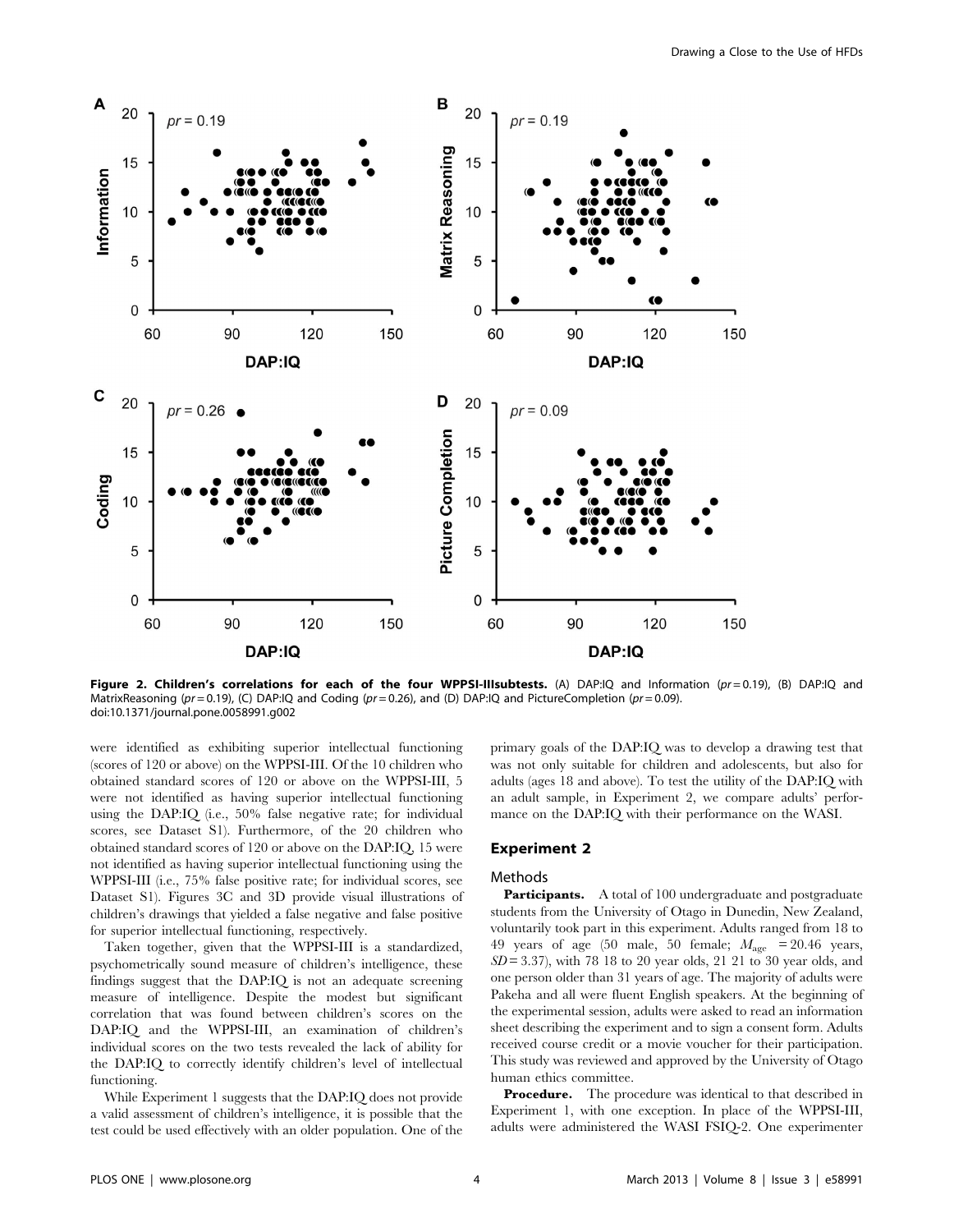

Figure 3. Examples of children's drawings. (A) a false negative and (B) a false positive for borderline intellectual functioning (scores below 80); and (C) a false negative and (D) a false positive for superior intellectual functioning (scores above 120). The HFD in (B) was scored according to the labels (i.e., ''stomach'' and ''legs'') that were given by the child in the process of drawing. Children's standard scores presented within the parentheses. doi:10.1371/journal.pone.0058991.g003

independently scored all of the drawings and a second experimenter scored 30% of the drawings to assess inter-rater reliability. As in Experiment 1, intraclass inter-rater reliability was very high  $(\rho = 0.95)$ .

Wechsler Abbreviated Scale of Intelligence (WASI) Full-Scale IQ Two-Subtest (FSIQ-2) [39]. The WASI FSIQ-2 was designed to provide an estimate of general intellectual functioning based on two of the four subtests in the WASI—the Vocabulary and Matrix Reasoning subtests. The WASI FSIQ-2 can be administered in approximately 15 minutes, and it is highly correlated with the Wechsler Adult Intelligence Scale-Third Edition (WAIS-III;  $r = 0.87$ ) and the WISC-III ( $r = 0.81$ ). The two subtests were scored according to the guidelines set out in the WASI manual, and the raw scores were converted to  $T$  scores. The  $T$  scores were then converted to estimated full scale IQ scores by referring to the WASI manual [39].

#### Results and Discussion

Preliminary analysis using an independent samples *t*-test revealed no significant effect of sex on adults' standard scores on the DAP:IQ,  $t(98) = 0.17$ ,  $p = 0.87$ . To assess the relation between adults' standard scores on the DAP:IQ and the WASI, a Pearson product-moment correlation was calculated for the data presented in Figure 4. Standard scores on the DAP:IQ ranged from 86 to 129 ( $M = 104.85$ ,  $SD = 7.71$ ) and standard scores on the WASI ranged from 84 to 128  $(M=104.49, SD=9.62)$ . There was no significant correlation between adults' scores on the DAP:IQ and those on the WASI,  $r = 0.10$ ,  $p = 0.32$ .



Figure 4. Adults' results. Scatterplot showing adults' standard scores on the DAP:IQ and the WASI FSIQ-2  $(r = 0.10)$ . doi:10.1371/journal.pone.0058991.g004

Overall, 51 of the 100 adults were classified in the same category of intellectual functioning on the DAP:IQ and the WASI (i.e., 51% overall hit rate). No adult was identified as having borderline intellectual functioning (scores of 79 or below) on the DAP:IQ or the WASI. A handful of adults, however, were identified as having superior intellectual functioning (scores of 120 or above) on the DAP:IQ and the WASI. Of the five adults who obtained standard scores of 120 or above on the WASI, none of them were identified as having superior intellectual functioning using the DAP:IQ (i.e., 100% false negative rate; for individual scores, see Dataset S2). Similarly, of the three adults who obtained standard scores of 120 or above on the DAP:IQ, none of them were identified as having superior intellectual functioning using the WASI (i.e., 100% false positive rate; for individual scores, see Dataset S2).

#### General Discussion

The assessment of HFDs has long been a popular method of evaluating children's cognitive ability [12,13,14,15,16,17,18,19]. To provide an improved and up-to-date HFD test of intellectual functioning that clinicians and psychologists can continue to use, the DAP:IQ was most recently created by building upon previous versions of HFD tests [11]. In Experiment 1, 4- to 5-year-old children's scores on the DAP:IQ correlated significantly with their scores on the WPPSI-III; however, the relative strength of the correlation did not differ from the modest to moderate correlations that have typically been found in the past between previous HFD tests and other measures of intellectual functioning in children from unselected populations [10,21,26,32,33]. Furthermore, an assessment of the DAP:IQ as a screening measure of intellectual functioning yielded a low overall hit rate. More specifically, the DAP:IQ both incorrectly identified children as having borderline or superior intellectual functioning (false positives), as well as failed to identify those who did have borderline or superior intellectual functioning (false negatives).

As shown in Table 1, the false positive and false negative rates that were found in Experiment 1 are comparable with the high false positive and false negative rates that have consistently been found with previous HFD tests [26,29,33,37]. For Goodenough's original DAMT [8], Reisman and Yamokoski [26] found that over half of the children who were identified as having superior intellectual functioning were not identified as having the same high level of intellectual functioning by the WISC or the Stanford-Binet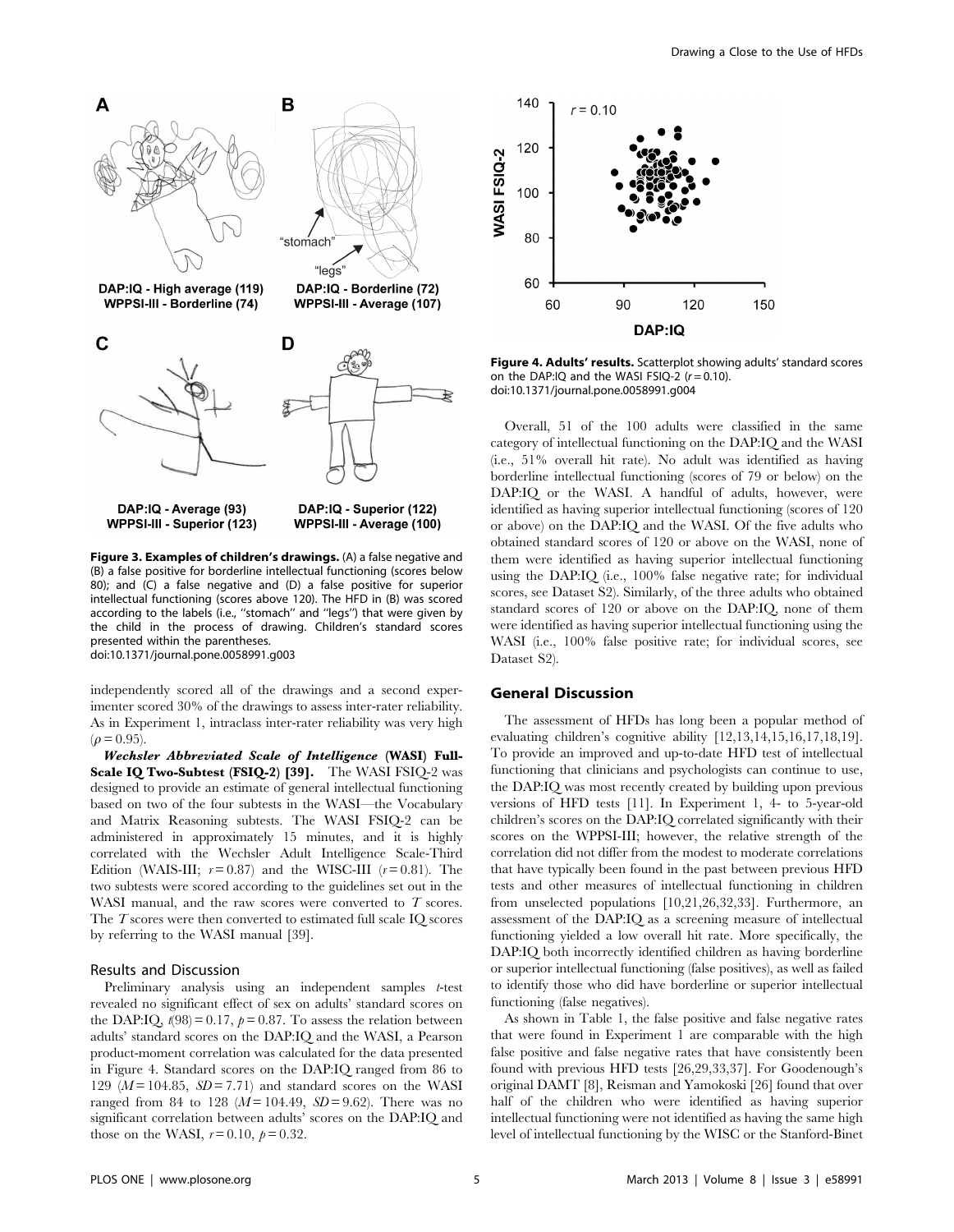(see Table 1). In addition, the DAMT failed to identify the majority of children who were actually gifted. Unfortunately, the false positive and negative rates for borderline intellectual functioning is unknown for Goodenough's DAMT [8], due to the fact that Reisman and Yamokoski's [26] study only included children who had an average level of intelligence or above (score above 90). Reisman and Yamokoski [26] also tested the utility of the GHDT [9], the most up-to-date form of HFD test at the time, and found that, despite the more detailed scoring system, the GHDT was no more accurate than the original DAMT as a screening measure of gifted children (see Table 1). Significantly, Table 1 also shows that, when used with a clinical population, the GHDT still yielded relatively poor correlations that resembled those that were obtained with children who had at least an average level of intellectual functioning [26,29]. Finally, Willcock et al. [33] investigated the utility of the DAP:QSS [10] as a screening measure of intelligence by using the same method that was used in the present study. Despite the new and ''improved'' scoring system that was designed for the DAP:QSS [10], the DAP:QSS yielded a similarly significant but modest correlation with the WPPSI-R/ WASI, as well as high false positive and false negative rates when compared with the previous versions of HFD tests (see Table 1). Taken together, Table 1 shows that HFD tests of intelligence have consistently been found to be inadequate screening measures for both borderline and superior levels of intellectual functioning in children—Experiment 1 of the present study suggests that the most recent form of HFD test, the DAP:IQ, is no exception to this rule.

One key aspect of the DAP:IQ that differentiates it from previous HFD tests is that it was designed to assess not only children and adolescents, but also adults over 18 years of age. While the DAP:IQ manual provides at least some information on the concurrent validity of the DAP:IQ as a measure of intelligence for children, it provides nothing on this with respect to adults. To date, therefore, the effectiveness of HFD tests as measures of intellectual functioning in adults has not been empirically tested. Hence, Experiment 2 represents the first empirical data on the utility of a HFD test as a measure of intellectual functioning in adults. In contrast to the modest, significant correlation that was found for children, adults' scores on the DAP:IQ did not significantly correlate with those on the WASI. Furthermore, the DAP:IQ accurately classified only half of the participants into their respective categories of intellectual functioning as identified by the WASI. More specifically, the DAP:IQ failed to accurately identify giftedness in adults. It is important to note that the high false positive and false negative rates we obtained with the adult sample may, in part, be due to the fact that a highly educated group of adults were tested. Additional studies, therefore, must be conducted to provide points of comparison for these findings, particularly by using adults from a broader range of educational backgrounds.

Despite the empirical evidence that has repeatedly challenged the validity of HFD tests, the publication of the new DAP:IQ supports the notion that HFD tests continue to be one of the most popular measures of children's intelligence that is used by clinicians and psychologists [12,13,14,17]—but why?

First, HFD tests of intelligence are valued as an assessment tool that can be used with special populations [10,11,17,20,21,22,28]. As noted above, however, the results obtained with special populations regarding the utility of HFD tests as a screening measure of intelligence are comparably poor to those that have been obtained with normal populations (see Table 1) [26,29]. Furthermore, the utility of HFD tests with special populations is particularly poor, even when compared to other screening measures of intelligence. For example, Prewett et al. [37] compared the validity of the DAP:QSS with that of two other screening measures of intelligence— the Matrix Analogies Test-Short Form (MAT-SF) [46] and the Kaufman Test of Educational Achievement-Comprehensive Form (KTEA) [47]—and found that, while the DAP:QSS correctly identified only 22 of the 39 developmentally handicapped (DH) children (56%), the MAT-SF correctly identified 32 of the 39 DH children (82%), and the KTEA correctly identified all 39 of the 39 DH children (100%). In addition, although several researchers have suggested the utility of HFD tests in assessing autistic children [11,28], there are several well-known case studies in which autistic children with severe cognitive deficits have exhibited superior drawing ability [48,49,50,51,52]. These findings, together, suggest that the use of HFD tests with special populations is not warranted.

Second, when compared with other measures of children's intelligence, HFD tests are extremely quick to administer and score; the DAP:IQ, for example, can typically be administered, scored, and interpreted within 10 to 12 minutes [11]. This is perhaps the main reason HFD tests are used by practitioners who

Table 1. Comparisons between the Four HFD Tests of Intelligence for their Correlation with Wechsler or Stanford-Binet tests, Overall Hit Rate, and False Positive and False Negative Rates for Borderline and Superior Score Classifications.

|                          | DAMT <sup>1</sup> | GHDT <sup>1,2</sup>                    | DAP:OSS <sup>3</sup> | <b>DAP:IQ</b> |  |
|--------------------------|-------------------|----------------------------------------|----------------------|---------------|--|
| Correlation <sup>4</sup> | $0.36 - 0.40*$    | $0.44 - 0.50*/0.48 - 0.49**$           | $0.40**$             | $0.27*$       |  |
| Overall hit rate         | 54.4%             | 50.6% <sup>5</sup> /45.6% <sup>6</sup> | 40.8%                | 36.0%         |  |
| False Positive $< 0$     | N/A               | N/A/27.2%                              | 82.4%                | 100%          |  |
| False Negative $<$ 80    | N/A               | N/A/76.0%                              | 75.0%                | 100%          |  |
| False Positive >120      | 54.2%             | 61.9%/75.0% <sup>8</sup>               | 62.5%                | 75.0%         |  |
| False Negative >120      | 67.6%             | 76.5%/97.8% <sup>8</sup>               | 63.6%                | 50.0%         |  |

<sup>1</sup>Derived from Reisman and Yamokoski [26].

<sup>2</sup> Clinical population from Aikman et al. [29] in italics; overall hit rate, false + and – rates with visual-motor functioning partialed out.<br><sup>3</sup> Derived from Willcock et al. [33]. The false + and – rates for superior int

3Derived from Willcock et al. [33]. The false + and – rates for superior intellectual functioning have not been previously published.

<sup>4\*</sup>significant at  $p<$  0.01, \*\*significant at  $p<$  0.001.

 $5$ Average: 90-119, Superior:  $>$ 120.

 $6$ Borderline: <80, Low average: 80–89, Average: 90–110, High average:  $>$ 110.

 $B$ orderline:  $<$ 80, Low average: 80–89, Average: 90–109, High average: 110–119, Superior:  $>$ 120.

 ${}^{8}$ False + and – rates based on scores  $>$ 110 for the Aikman et al. [29] data with clinical population.

doi:10.1371/journal.pone.0058991.t001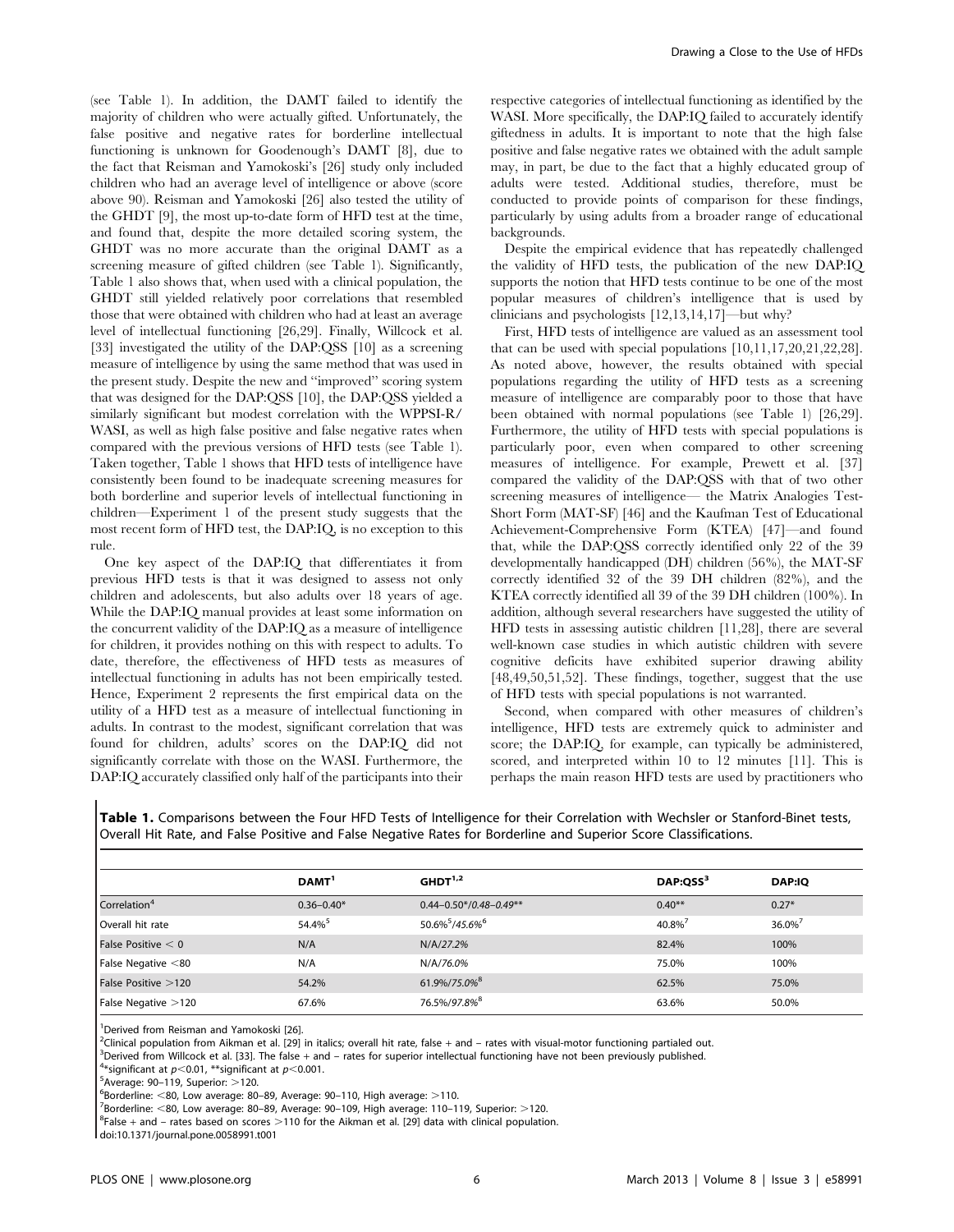test large numbers of children. For example, educational specialists commonly utilize HFD tests of intelligence to screen children at risk and for giftedness upon school entry [14,17]. As shown in Experiment 1, however, the use of screening devices such as the DAP:IQ for determining school entry is problematic because they yield high rates of false positives and false negatives. When children are identified as having borderline intellectual functioning, when in fact they do not (false positive), these children may be denied entry into school or placed into transitional extra-year programs, a year behind other children of the same age [14,53]. On the other hand, when children are not identified as having borderline intellectual functioning, when in fact they do (false negative), they may not receive the appropriate intervention or preventative care that they require to succeed in school [53]. Ironically, although HFD tests are valued for their time efficiency, they are often administered as part of a test battery that may take up to or over 30 minutes to complete [14]. Considering the fact that even the quick, 2-subtest short forms of the WPPSI-III are more reliable and valid screening measures for children's cognitive abilities [41], the DAP:IQ is dispensable.

Third, while HFD tests may not be a valid measure of intelligence, they are often used as part of a test battery because the activity of drawing may help practitioners to build rapport with the children [13,54,55,56,57]. Indeed, drawing has previously been found to facilitate and enhance verbal communication with children, particularly when children are interviewed about prior experiences [58,59,60,61,62,63]. In particular, researchers have found that drawing increases the amount of information that children provide without compromising the accuracy [58,59,60,61,62,64]. Critically, however, this research demonstrates that it is drawing about a prior event in particular, rather than simply drawing human figures, that benefits children's verbal communication; when viewed in the light of the present study, an analysis of children's HFDs accrues little additional benefit beyond this utility. The activity of drawing, therefore, should be valued as a communication tool for practitioners working with children,

#### References

- 1. Barnes E (1893) A study of children's drawings. Pedagogical Seminary 2: 416– 451.
- 2. Cooke E (1885) Art teaching and child nature. London: Journal of Education. 3. Gardner H (1980) Artful scribbles: The significance of children's drawings. New
- York: Basic Books. 4. Golomb C (1974) Young children's sculpture and drawing. Cambridge, MA: Harvard University Press.
- 5. Kellogg R (1969) Analyzing children's art. Palo Alto, CA: National Press Books.
- 6. Claparede E (1907) Plan d'experiences collectives sur le dessin des enfants. Archives de Psychologie 6: 276–278.
- 7. Ivanoff E (1909) Recherches experimentales sur le dessin des ecoliers de la Suisse Romande: Correlation entre l'aptitude au dessin et les autres aptitudes. Archives de Psychologie 8: 97–156.
- 8. Goodenough F (1926) Measurement of intelligence by drawings. Chicago: World Book.
- 9. Harris DB (1963) Children's drawings as measures of intellectual maturity. New York: Harcourt Brace Jovanovich.
- 10. Naglieri JA (1988) Draw-A-Person: A Quantitative Scoring System. San Antonio, TX: Psychological Corporation.
- 11. Reynolds CR, Hickman JA (2004) Draw-A-Person Intellectual Ability Test for Children, Adolescents, and Adults examiner's manual. Austin, TX: Pro-ed.
- 12. Camara WJ, Nathan JS, Puente AE (2000) Psychological test usage: Implications in professional psychology. Professional Psychology: Research and Practice  $31(2): 141-154.$
- 13. Cashel ML (2002) Child and adolescent psychological assessment: Current clinical practices and the impact of managed care. Professional Psychology: Research and Practice 33(5): 446-453. doi:10.1037//0735-7028.33.5.446.
- 14. Costenbader V, Rohrer AM, Difonzo N (2000) Kindergarten screening: A survey of current practice. Psychology in the Schools 37(4): 323-332. doi:10.1002/1520-6807(200007)37:4<333::aid-pits3>3.0.co;2-m.
- 15. Goh DS, Teslow CJ, Fuller GB (1981) The practice of psychological assessment among school psychologists. Professional Psychology 12(6): 696–706.

whether it is to simply provide children an opportunity to talk and warm up, or to assess children's memory about past events.

The present study clearly demonstrated that the DAP:IQ [11], the most up-to-date version of HFD test, has little validity as a projective measure of intelligence in both children and adults. What is more, since the publication of Goodenough's [8] original HFD test, several revisions have been made to enhance the utility of these tests. These efforts, however, have consistently failed to produce a psychometrically sound assessment tool for children's intellectual functioning, with the DAP:IQ being no exception. Unfortunately, while children's HFDs are also commonly used to assess their personality [65,66,67,68,69], emotional well-being [70,71,72], and sexual abuse status [73,74,75], empirical evidence also stands against the utility of projective drawing tests in these domains. Given the dearth of empirical evidence supporting the use of HFDs as a projective measure, we believe it is time that practitioners draw an end to their use of children's HFD tests as a surrogate measure of children's intelligence.

## Supporting Information

Dataset S1 Children's scores. Individual children's scores on the DAP:IQ and the WPPSI-III.

(DOCX)

Dataset S2 Adults' scores. Individual adults' scores on the DAP:IQ and the WASI FSIQ-2. (DOCX)

## Acknowledgments

The authors would like to thank Timi Horne for her assistance with collecting the data for Experiment 1.

#### Author Contributions

Conceived and designed the experiments: HH KI. Performed the experiments: KI HP. Analyzed the data: KI DS. Wrote the paper: KI DS HH.

- 16. Lubin B, Larsen RM, Matarazzo JD (1984) Patterns of psychological test usage in the United States: 1935-1982. American Psychologist: 451–454.
- 17. Ochoa SH, Riccio C, Jimenez S, de Alba RG, Sines M (2004) Psychological assessment of english language learners and/or bilingual students: An investigation of school psychologists' current practices. Journal of Psychoeducational Assessment 22(3): 185–208. doi:10.1177/073428290402200301.
- 18. Watkins Jr CE, Campbell VL, Nieberding R, Hallmark R (1995) Contemporary practice of psychological assessment by clinical psychologists. Professional Psychology: Research and Practice 26(1): 54–60.
- 19. Wilson MS, Reschly DJ (1996) Assessment in school psychology training and practice. School Psychology Review 25(1): 9.
- 20. Matto HC (2002) Investigating the validity of the Draw-A-Person: Screening Procedure for Emotional Disturbance: A measurement validation study with high-risk youth. Psychological Assessment 14(2): 221–225.
- 21. Prewett PN, Bardos AN, Naglieri JA (1988) Use of Matrix Analogies Test-Short Form and the Draw a Person: a Quantitative Scoring System with learningdisabled and normal students. Journal of Psychoeducational Assessment 6: 347– 353.
- 22. Williams Jr TO, Fall AM, Eaves RC, Woods-Groves S (2006) The reliability of scores for the Draw-A-Person Intellectual Ability Test for Children, Adolescents, and Adults. Journal of Psychoeducational Assessment 24: 137–144.
- 23. Honores L, Merino C (2011) Confiabilidad de la prueba de habilidad intelectual DAP:IQ. International Journal of Psychological Research 4(2): 57–63.
- 24. Hammill DD, Bryant BR (1985) Detroit Tests of Learning Aptitude Primary: Second Edition. Austin, TX: Pro-ed.
- 25. Wechsler D (1991) Wechsler Intelligence Scale for Children III. San Antonio, , TX: Psychological Corporation.
- 26. Reisman JM, Yamokoski T (1973) Can intelligence be estimated from drawings of a man? Journal of School Psychology 11(3): 239–244.
- 27. Abell SC, Von Briesen PD, Watz LS (1996) Intellectual evaluations of children using Human Figure Drawings: An empirical investigation of two methods. Journal of Clinical Psychology 52(1): 67–74.